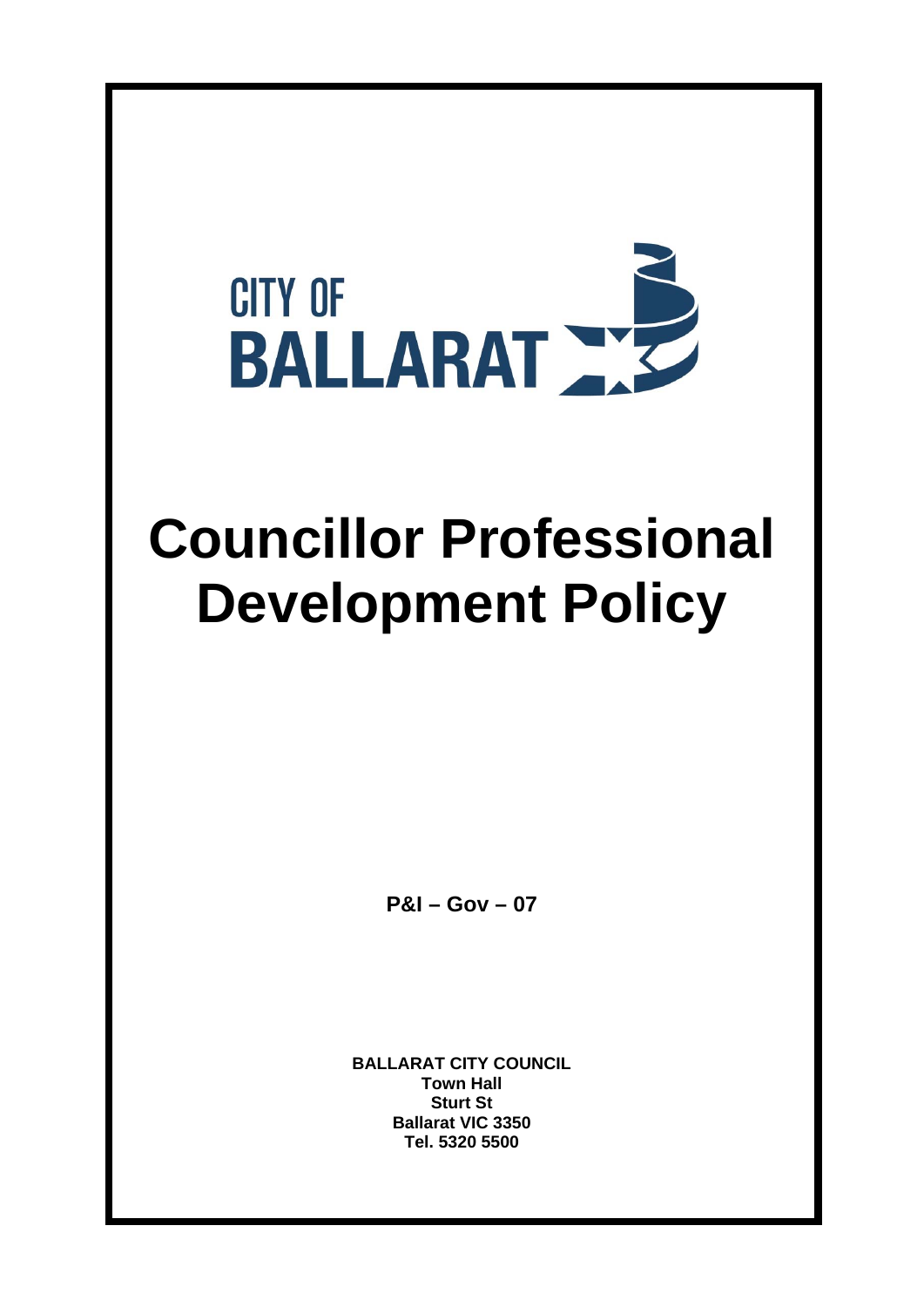

## **TABLE OF CONTENTS**

| $2^{\circ}$ |  |
|-------------|--|
|             |  |
|             |  |
|             |  |
| 6           |  |
|             |  |
| 8           |  |
| 9           |  |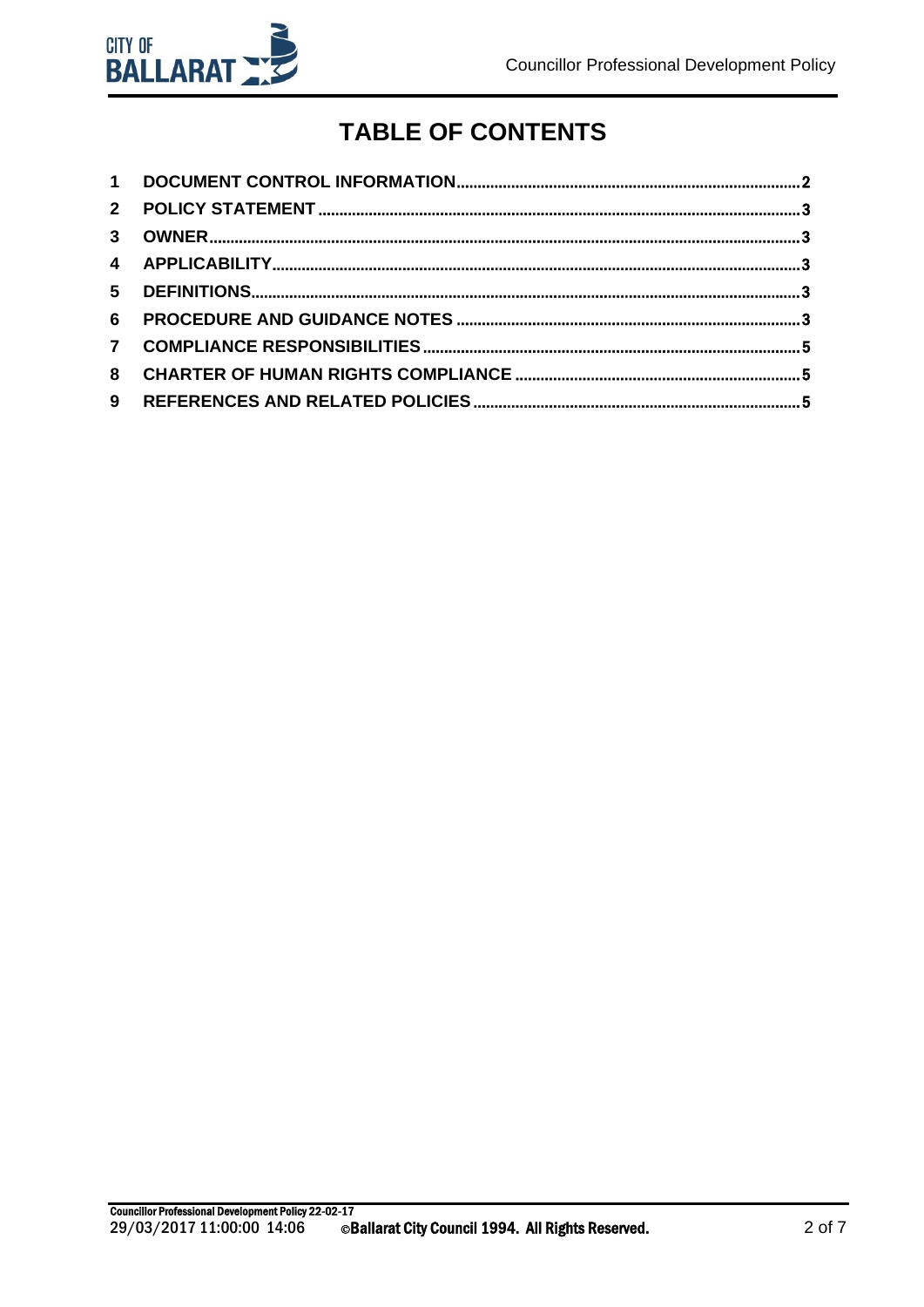

#### **1 DOCUMENT CONTROL INFORMATION**

## **DOCUMENT CONTROL**

| <b>Policy Name</b>      | <b>Councillor Professional Development Policy</b> |  |  |  |
|-------------------------|---------------------------------------------------|--|--|--|
| <b>Business Unit</b>    | Policy & Innovation                               |  |  |  |
| <b>File Location</b>    | Trim and Docs on Tap                              |  |  |  |
| <b>Document status</b>  | Adopted                                           |  |  |  |
| <b>Version</b>          | 4.00                                              |  |  |  |
| <b>Version Date</b>     | February 2017                                     |  |  |  |
| <b>Next Review date</b> | February 2020                                     |  |  |  |
|                         |                                                   |  |  |  |
|                         |                                                   |  |  |  |
|                         |                                                   |  |  |  |

## **DOCUMENT HISTORY**

|                                                      | Version | Date            | Author                           |
|------------------------------------------------------|---------|-----------------|----------------------------------|
| <b>Original Policy</b><br><b>Approved by Council</b> | 1.00    | 23 Mar 2008     | Liana Thompson                   |
| <b>Review</b>                                        | 2.00    | May 2011        | Annie De Jong                    |
| <b>Adopted</b>                                       | 2:00    | 11 June<br>2011 | Council<br>Resolution            |
| <b>Review</b>                                        | 3:00    | Dec 2013        | Annie De Jong                    |
| <b>Approved</b>                                      | 3.0     | 29 Jan 2014     | Council<br>Resolution<br>R014/14 |
| <b>Review</b>                                        | 4.0     | 22 Feb 2017     | <b>Cameron Duthie</b>            |
| <b>Approved</b>                                      | 4.0     | 8 March<br>2017 | Council<br>Resolution<br>R84/17  |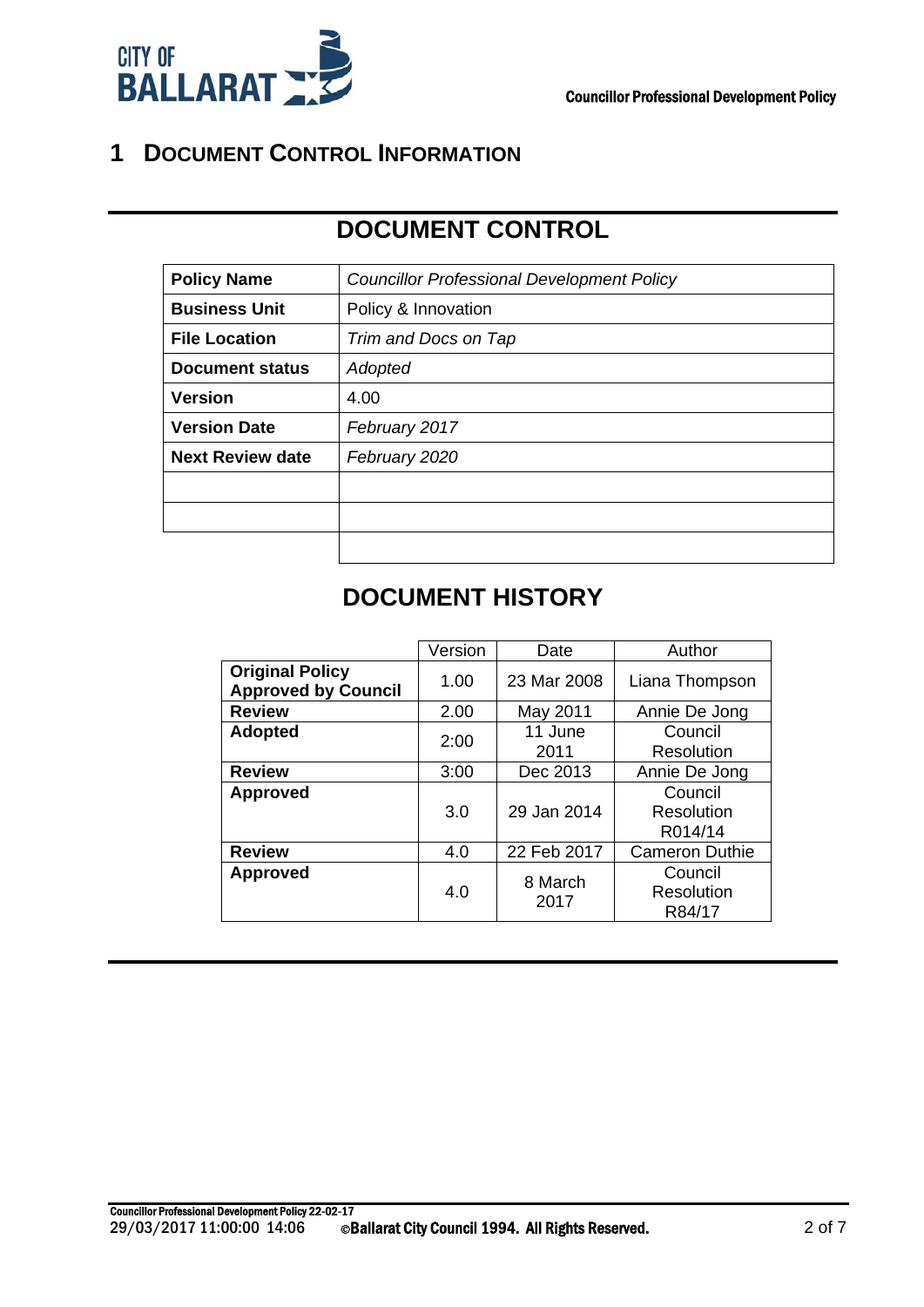

#### **2 POLICY STATEMENT**

#### **Intent:-**

The intent of this policy is to set guidelines and principles for Councillor Professional Development.

#### **Objectives:**

- To provide guidelines for Councillors wishing to access any training and professional development programs that may enhance and improve the skills necessary to perform their role and function as Councillors; and.
- To provide Councillors with clarity on resource allocation for individual training and development entitlements

#### **Statement:**

Councillor professional development is necessary to develop and maintain Councillor competence and is consistent with the achievement of Council Plan goals. Councillor professional development should be based around relevance to the individual Councillor and his/her portfolio and be of demonstrable benefit to the enhancement and development of the Councillor's skills and abilities with regard to effective community representation.

#### **3 OWNER**

The owner of this policy is the Chief Executive Officer. The Deputy Director Policy and Innovation provides advice and administration of this policy.

#### **4 APPLICABILITY**

This policy applies to all Councillors within the Ballarat City Council. Professional development expenditure should always be in the interests of the City of Ballarat community and is allocated from Council's annual budget.

#### **5 DEFINITIONS**

**Professional Development** – Includes personal development such as undergraduate and post graduate studies, short courses, study tours, conferences, seminars, forums, delegations or similar events that will assist a Councillor in their broad civic leadership role.

#### **6 PROCEDURE AND GUIDANCE NOTES**

#### **Professional Development**

Councillors may access these programs/initiatives either collectively or individually. Councillors are encouraged to identify development needs and discuss with the Chief Executive Officer. Council has in the past approved programs of the following nature for this purpose:

- Meeting procedures
- Chairing of Meetings
- Media training
- Financial training
- Team building and interpersonal skills
- MAV/VLGA Councillor Development programs
- Australian Institute of Company Directors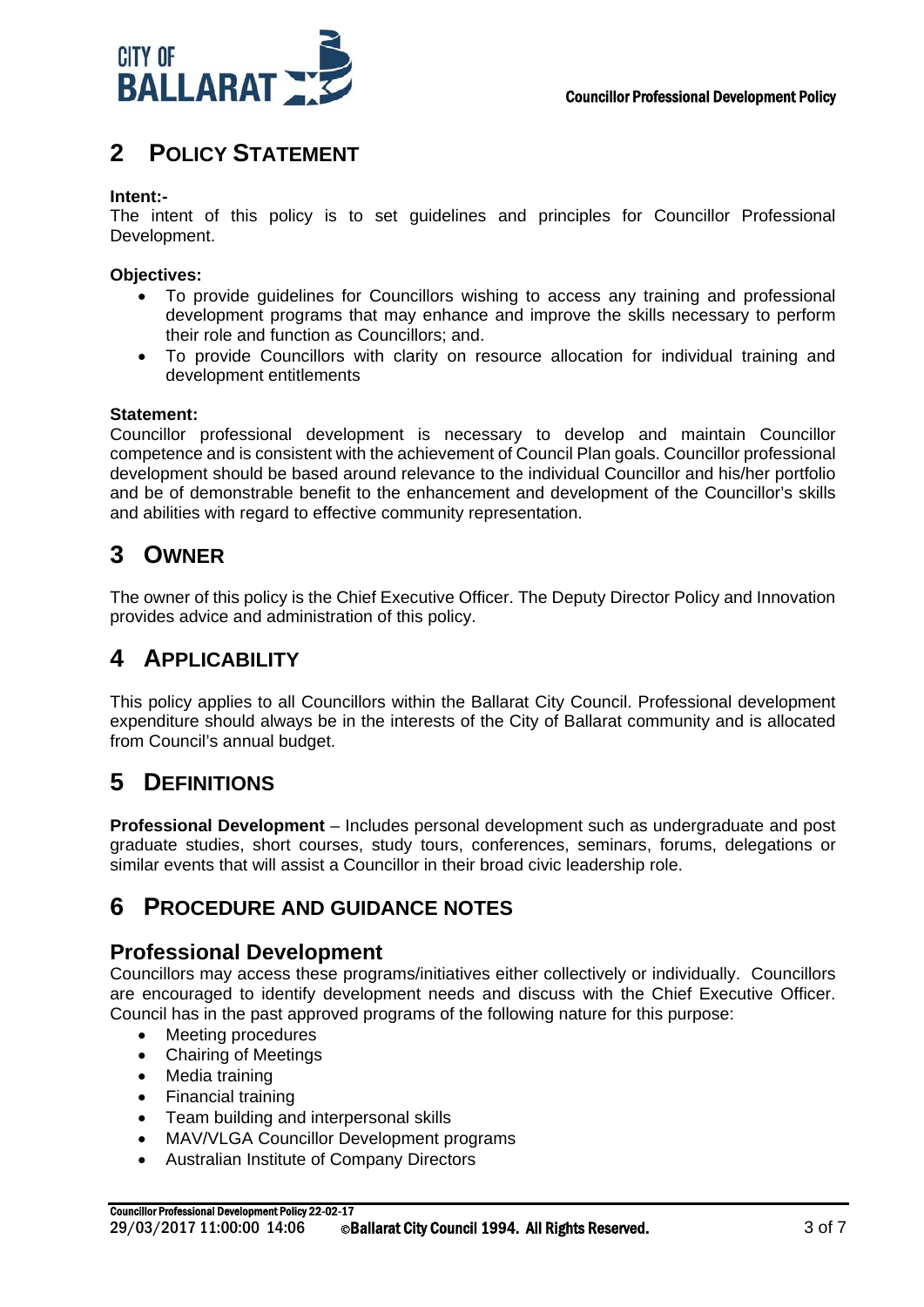

Council may use a range of strategies to identify training needs of Councillors and match these needs against its strategic and good governance objectives. Strategies may include surveys/questionnaires and interview.

#### **Funding of Professional Development**

There are many courses, conferences, workshops, etc. that are available from time to time, which can provide benefits to individual Councillors in serving the City of Ballarat community.

Many specific opportunities cannot be identified in advance and different Councillors will have different needs. Funding is provided as part of the Councillor expense budget allocation, unless separately specified in the Councillor Expense Entitlement Policy. A Councillor is unable to carry forward any outstanding allocation into the next financial year.

Budget is allocated annually and individual Councillor has an allocation, but it must be ensured that in aggregate Council does not expend more than the total budget allocation.

#### **Councillor Expectations**

- Utilisation of development allowance must be in the interest of the City of Ballarat community. Any Councillor wishing to spend in excess of this allocation has to obtain prior Council approval;
- A Councillor who is funded by Council to attend a conference, seminar, forum, delegation or similar event shall participate as a representative of Council, not as an individual;
- Following participation in an event the Councillor is expected to submit a written or verbal report at the next available Council Meeting detailing;
	- o Whether the objectives of the participation were met;
	- o The benefits to the Councillor, Council and the community; and
	- o The value of future attendance by Council at similar events.
- Councillors must attend training which is required of them.

#### **Councillor Induction Program**

Separate to the ongoing professional development of Councillors, the CEO will determine an induction program for new Councillors. This will be conducted every 4 years after the election of a new Council.

#### **Applications for Professional Development**

Councillors are required to complete the attached form to facilitate participation in professional development. Development programs/initiatives available to all Councillors will be specifically approved by the Chief Executive Officer in consultation with the Mayor.

The Policy & Innovation Division will keep a register of all courses, seminars and conferences attended by Councillors.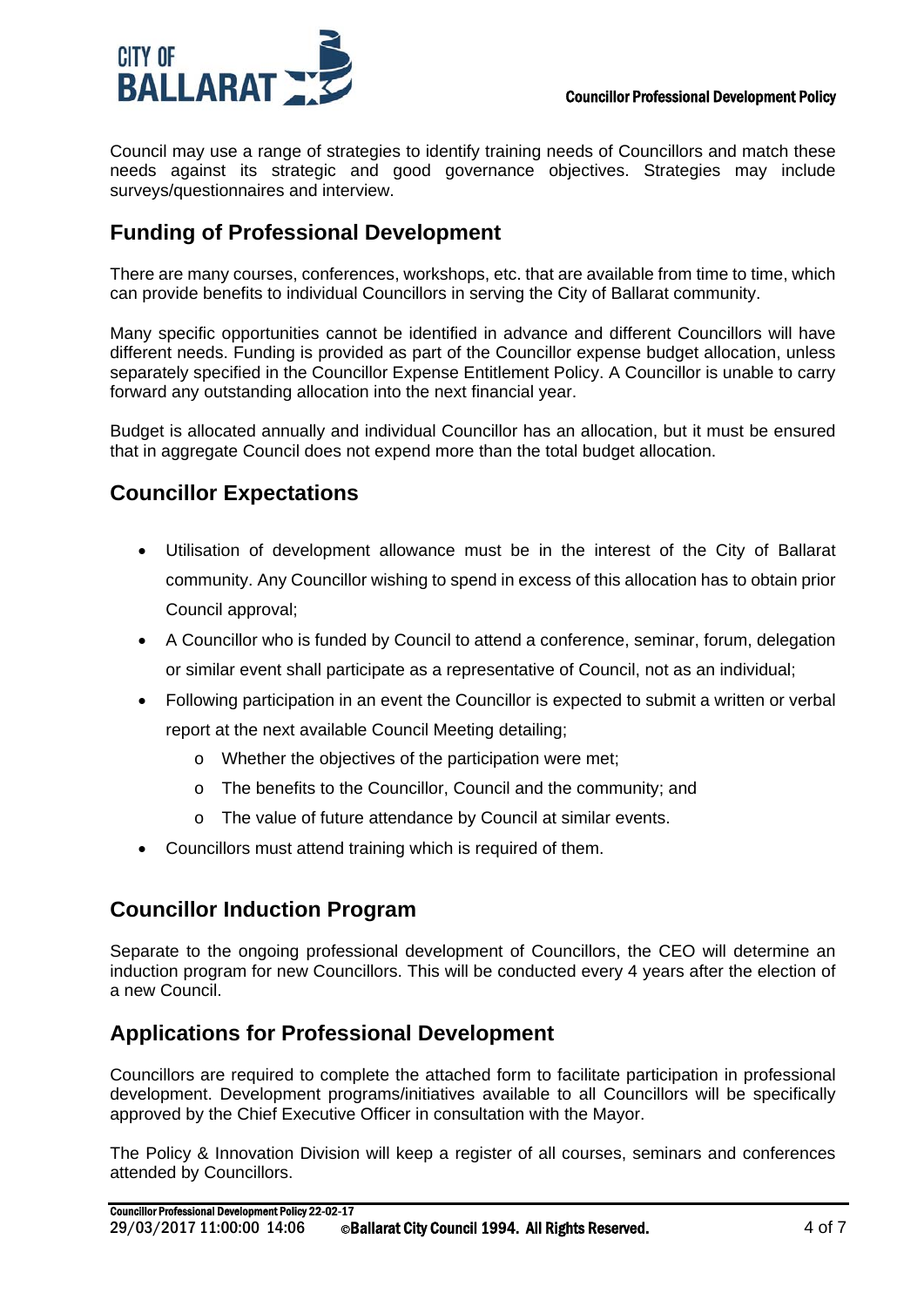

#### **7 COMPLIANCE RESPONSIBILITIES**

CEO Mayor & Councillors Executive Leadership Team Civic Support Staff

### **8 CHARTER OF HUMAN RIGHTS COMPLIANCE**

This policy has a positive impact on the Human Right, equality.

#### **9 REFERENCES AND RELATED POLICIES**

Councillor professional development policies produced by other Councils have been referenced during the completion of this policy.

|                             | Include - Name, Reference and location of reference |
|-----------------------------|-----------------------------------------------------|
| Acts                        | <b>LOCAL GOVERNMENT ACT 1989</b>                    |
| Regulations                 | NIL                                                 |
| <b>Codes of Practice</b>    | <b>COUNCILLOR CODE OF CONDUCT</b>                   |
| Guidance notes              | Nil                                                 |
| <b>Australian Standards</b> | Nil                                                 |
| <b>Related Policies</b>     | Nil                                                 |